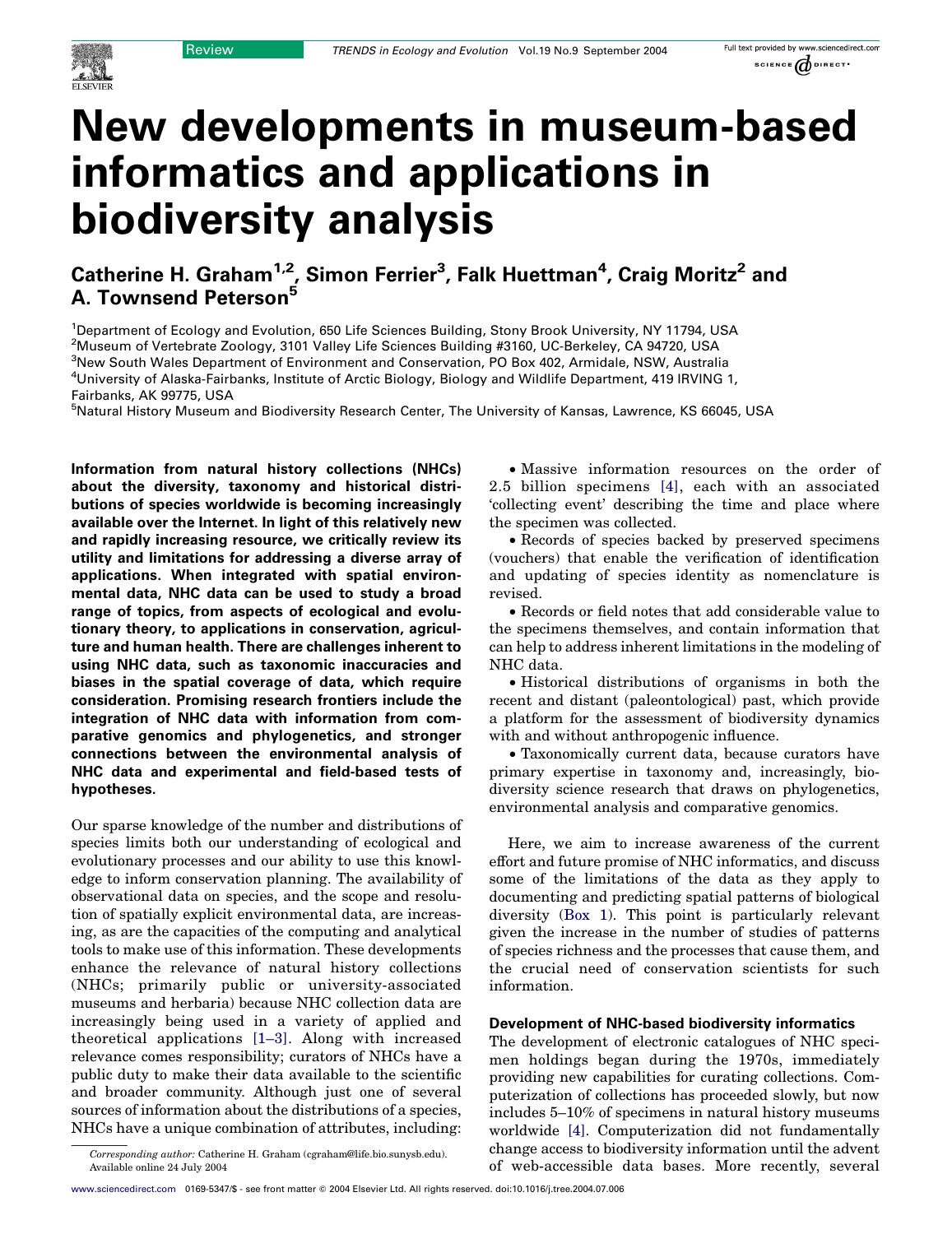# Box 1. Strategies and methods for ecological niche modeling

The ecological niche of a species can be defined as the set of conditions and resources necessary for an organism to maintain a viable population [\[57\]](#page-6-0). By integrating known occurrences of species with environmental GIS data layers that summarize meaningful niche dimensions, it is possible to determine the key suites of environmental conditions for that species (and, therefore, its approximate niche). Statistical models are used to develop relationships between environmental values and species presence (and absence, in some cases). This relationship can then be mapped spatially to predict potential geographical distributions [\[58,59\].](#page-6-0)

#### Modeling methods

The methods for distributional modeling (reviewed in [\[60\]\)](#page-6-0) vary in their applicability to natural history collections (NHC) data, and should be selected based on the nature of the question and the data [\[61,62\]](#page-6-0), as well as statistical issues [\[60\].](#page-6-0) Some modeling methods (e.g. BIOCLIM, [\[63\]](#page-6-0) and DOMAIN, [\[64\]](#page-6-0)) require only the records of species presence; others incorporate multiple predictive approaches with varying requirements (e.g. GARP, [\[65\]](#page-6-0)); whereas others require both the presence and absence data (e.g. general linear and additive models,

initiatives have used innovative information technology to connect multiple collections. Table 1 summarizes some examples of data bases with global coverage of a broad variety of taxonomic groups (e.g. Global Biodiversity Information Facility), regional coverage of a broad variety of taxonomic groups (e.g. European Natural History Specimen Information Network) and global coverage of specific taxonomic groups (e.g. Mammal Networked Information System; MANIS). In these initiatives, data are retained at the primary institution and connected with

and decision trees; [\[66\]](#page-6-0)). Bayesian approaches are currently being revived because they formally and explicitly combine estimates of sampling bias, 'expert opinion', or other previous information, with observations to build posterior distributions for predictor variables and, in turn, predictions of geographical range [\[67\].](#page-6-0)

#### Model evaluation

Substantial progress has been made recently with methods to evaluate models [\[60,61\],](#page-6-0) although, again, researchers should consider the nature of the question as a guide for the choice of methodologies [\[61,62,68\].](#page-6-0) Some assessment has been made of the effects of sample size on the performance of NHC-based models [\[69\].](#page-6-0) Few studies have evaluated the predictive performance of models based on NHC data using independent, high-quality presence–absence data sets [\[70\]](#page-6-0) and little attention has been given to the effects of data error and bias on performance (Box 3). Filling this gap is necessary to inform users of NHC data about which of the many approaches to modeling and evaluation should be applied in relation to specific questions and data sets or, perhaps, when such data should not be used for predictive modeling.

distributed network technology over the Internet, rather than being combined with data from multiple institutions into a single centralized data base, where they become isolated and out-of-date. The user can then conduct a single query that queries all participating institutions simultaneously (Box 2). Currently,  $20-40\%$  ( $\sim 60$  million data records) of existing computerized specimen information is included in distributed networks.

Once basic data records are computerized, significant steps remain, including georeferencing, standardizing,

| <b>Full name</b>                                                               | Key information <sup>a</sup>                                        | <b>Taxonomic</b><br>coverage | Geographical<br>coverage | <b>Web address</b>                                                 |
|--------------------------------------------------------------------------------|---------------------------------------------------------------------|------------------------------|--------------------------|--------------------------------------------------------------------|
| <b>Global Biodiversity</b><br><b>Information Facility</b><br>(GBIF)            | 64 organizations<br>and/or collections<br>from various<br>countries | <b>Broad</b>                 | Global                   | http://www.gbif.org/                                               |
| The World Information<br>Network on Biodiversity<br>(REMIB)                    | 25 collections from<br>various countries                            | <b>Broad</b>                 | 146 Countries            | http://www.conabio.gob.mx/remib_ingles/doctos/remib_ing.<br>html   |
| European Natural<br><b>History Specimen</b><br><b>Information Network</b>      | Seven partners from<br>Europe                                       | <b>Broad</b>                 | Europe                   | http://www.nhm.ac.uk/science/rco/enhsin/                           |
| <b>Australian Biodiversity</b><br><b>Information Facility</b><br>(ABIF)        | Three data<br>providers<br>representing<br>various NHCs             | <b>Broad</b>                 | Australia                | http://www.deh.gov.au/biodiversity/digir/index.html                |
| The Biota of Canada<br><b>Information Network</b><br>(BCIF)                    | 40 Canadian NHC<br>collections                                      | <b>Broad</b>                 | Canada                   | http://www.durable.gc.ca/group/biota/index_e.phtml                 |
| Distributed Information<br>Network for Biological<br>Collections (SpeciesLink) | 12 NHC in São Paulo<br>state, Brazil                                | <b>Broad</b>                 | <b>Brazil</b>            | http://splink.cria.org.br/<br>$index?$ &setlang=en                 |
| Instituto Nacional de<br>Biodiversidad (INBio/Atta)                            | One institute                                                       | <b>Broad</b>                 | Costa Rica               | http://atta.inbio.ac.cr/attaing/atta03.html                        |
| <b>Mammal Networked</b><br><b>Information System</b><br>(MANIS)                | 17 NHC from North<br>America                                        | Mammals                      | World                    | http://dlp.cs.berkeley.edu/manis/                                  |
| Fishnet                                                                        | 24 North American<br>NHC of fish                                    | Fish                         | North America            | http://habanero.nhm.ku.edu/fishnet/                                |
| HerpNET (HerpNet)<br>Missouri Botanical                                        | 37 NHC collections<br>One institute                                 | <b>Broad</b><br>Plants       | Global<br>Global         | http://herpnet.org/<br>http://mobot.mobot.org/W3T/Search/vast.html |
| Garden (Tropicos)                                                              |                                                                     |                              |                          |                                                                    |

#### Table 1. Examples of websites that provide data on species distributions

<sup>a</sup>Abbreviation: NHC, natural history collections.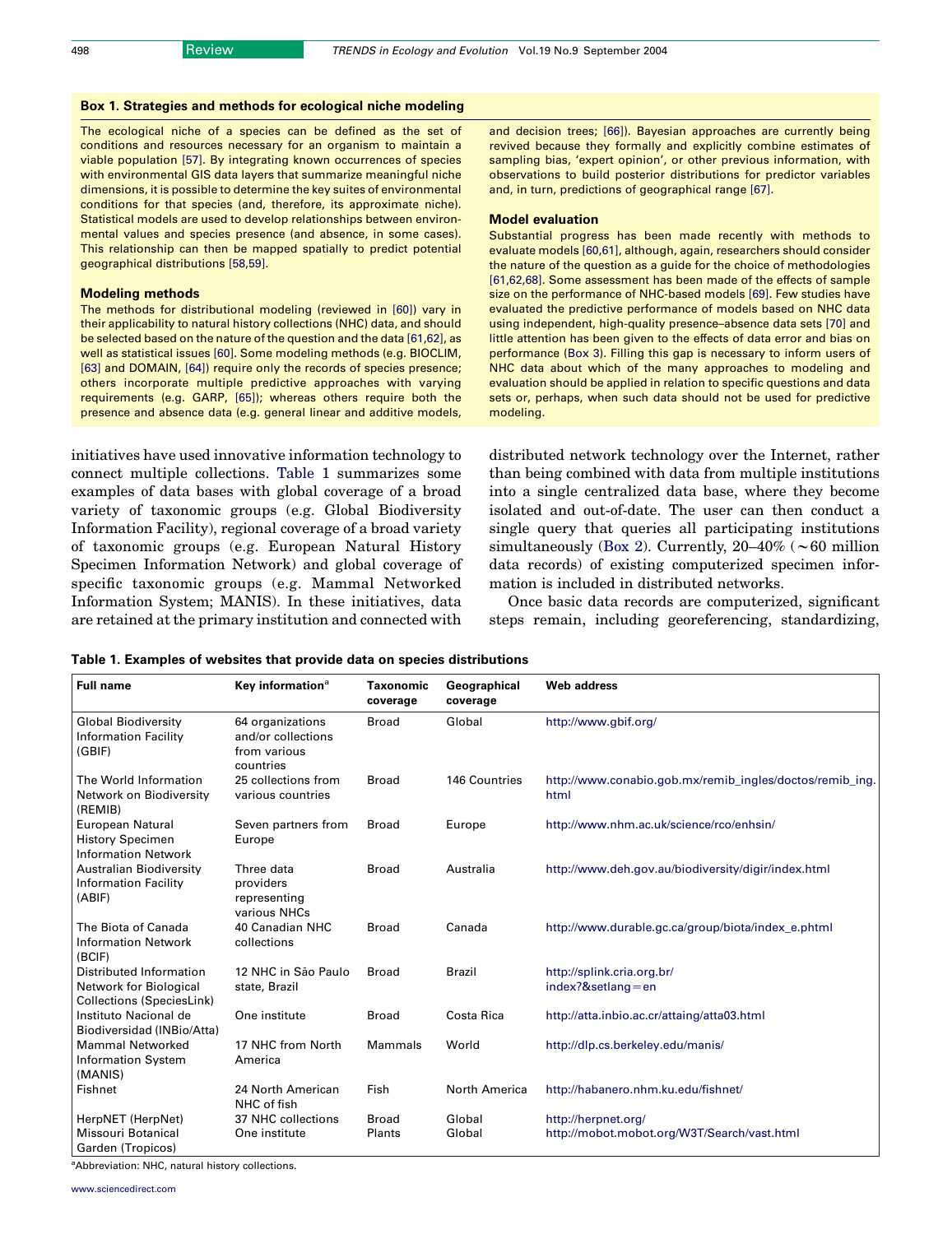## Box 2. Challenges and promises of distributed networks

Some of the major challenges of creating a distributed network include: developing data common schematas that establish which data fields are served; addressing taxonomic incongruence across collections; and connecting data nodes from a diverse array of natural history collections (NHC) via the Internet. There is a commonality in the content of collection and observation data bases that has been exploited by several schemes, including the Darwin Core [\(http://speciesanalyst.net/docs/dwc/\)](http://www.ea.gov.au/biodiversity/publications/technical/surrogates) and Task Group on Access to Biological Collection Data (ABCD; [http://www.bgbm.](http://www.ea.gov.au/biodiversity/publications/technical/surrogates) [org/TDWG/CODATA/Schema/default.htm](http://www.ea.gov.au/biodiversity/publications/technical/surrogates)) to perform ordered search and retrieval from diverse data sets. Taxonomic information in distributed networks is being standardized by several initiatives, including the Integrated Taxonomic Information System [\(http://](http://www.ea.gov.au/biodiversity/publications/technical/surrogates) [www.itis.usda.gov/\)](http://www.ea.gov.au/biodiversity/publications/technical/surrogates), Species2000 [\(http://www.sp2000.org/\)](http://www.ea.gov.au/biodiversity/publications/technical/surrogates) and the Electronic Catalogue of Names of Known Organisms (ECAT; [http://](http://www.ea.gov.au/biodiversity/publications/technical/surrogates) [www.gbif.org/prog/ecat/prog\)](http://www.ea.gov.au/biodiversity/publications/technical/surrogates). These initiatives represent collaborative endeavors among data providers and taxonomists.

Open-source software, developed with the Distributed Generic Information Retrieval (DiGIR; [http://digir.sourceforge.net/\)](http://www.ea.gov.au/biodiversity/publications/technical/surrogates) in the case of the Darwin Core and the BioCASE data transmitter protocol [\(http://www.biocase.org/\)](http://www.ea.gov.au/biodiversity/publications/technical/surrogates) in the case of ABCD schema, is used to serve the data over the Internet. These client-server protocols provide a single source of access for retrieving data from a series of data sources. To establish the distributed network, each participating NHC, or other data provider, agrees to develop a computerized node for sharing data. Advantages of a distributed network system over a centralized system include: participant control over which data are served and what restrictions are placed on these data; continual updating of data by the providers; ready tracking to the actual specimen documentation upon which data are based; commitment from participants to long-term data management; and the ability to add new data providers easily.

error detection and cleaning, and enriching the data served in distributed networks. Addressing these challenges in the context of a distributed network has several advantages. For example, participants in MANIS are cooperatively georeferencing records (i.e. assigning latitude and longitude), including an assessment of location uncertainty with an online error calculator [\[5\].](#page-5-0) Standardization of taxonomic information (i.e. consistent naming of specimens) represents another challenge for a distributed network. Taxonomic work should remain a priority, especially in non-vertebrates, because the utility of data-basing collections rests on the accuracy of the identifications. Efforts are focused on correcting specimen data so that they correspond to global taxonomies, which continue to be developed and improved as more taxonomic research becomes available (Box 2).

Specimen data can be categorized broadly into three dimensions: (i) identity (with associated ancillary data regarding the natural history, biology, phenotype and genotype of individual organisms); (ii) space, and (iii) time (Box 3). Identity and space are the most error prone [\[6,7\]](#page-5-0). Error-detection modules designed to detect incorrect species identifications, mistaken georeferences and other data problems are being developed to detect and flag data records that require inspection, assessment and, perhaps, correction [\[5\].](#page-5-0) These detection modules are more effective when applied to large data sets because outliers are more easily detected. Such efforts have the potential to improve not only the data resource available to all, but also the quality and information content of the specimens

## Box 3. Caveats and limitations for the use of NHC specimen data

There are three major issues surrounding the utility of natural history collections (NHC) data for spatial modeling: (i) error, including error in taxonomic identification and spatial error; (ii) bias, primarily the geographical and environmental biases associated with ad hoc data collection; and (iii) presence only versus presence–absence data, which influences the type of modeling algorithm that can be used.

#### Error

The identification of species can be: correct (no error), incorrect (misidentification), correct but based on incomplete knowledge (cryptic species), or correct but based on outdated knowledge (synonyms). Identification errors can be detected based on conflicting name usage across collections, or distribution records that are suspect because they exist in different geographical or environmental space than the rest of the records of a given species. To avoid such errors, NHC data should be used in the context of a thorough knowledge of the taxonomic and systematic history of the group under study [\[71\]](#page-6-0), in many cases requiring physical examination of the specimens themselves. Spatial error includes georeferencing error, imprecision of location of a record, and error in the original location of a record. Records with these types of error can often be detected because they represent outliers in geographical or environmental space or because discrepancies exist between the georeferenced location and the collector field notes. Spatial errors can often be corrected by checking the specimens themselves and filed notes, eliminating or downweighting suspect records, and including precision estimates in georeferencing.

## Bias

Biases exist because collectors tend to sample along roads and rivers, and near towns or biological stations [\[72\]](#page-6-0). Nonrepresentative sampling in environmental space remains the most difficult source of error to detect and correct [\[73\].](#page-6-0) To detect bias, records can be mapped in geographical and/or environmental space to determine which regions or environmental contexts have been poorly sampled. If bias is detected, it can be incorporated into inference and records can be subsampled to reduce the bias. Furthermore, new surveys can be undertaken in underrepresented areas to also reduce bias.

#### Presence versus absence data

In NHC data, 'presence' indicates that a species was present at a given locality at the time of its collection. Limitations associated with these data include species that might no longer be present at a historical collection site, or presence locations might represent a demographic sink for the species. 'Absence' indicates that a species was not found at time of collection. Absence might indicate that: a particular species was truly absent at a site; there was a lack of collecting effort; or there was a failure to detect the species. In general, NHC data should be regarded as 'presence only', unless collecting intent and effort can be reconstructed from specimen tags or collectors' field notes. For modeling techniques requiring absence data for species, surrogate 'pseudo-absence' points can be created using several approaches:

• Sampling of locations from which collections have been made, but the species is not recorded (with reference to field notes);

† Sampling of habitat types or regions judged not to include the species in question;

† Sampling across the region, but excluding sites with presence records.

Although possibly including some undetected true presences, pseudo-absence points can serve to increase the range and statistical power of applicable methods [\[60\]](#page-6-0).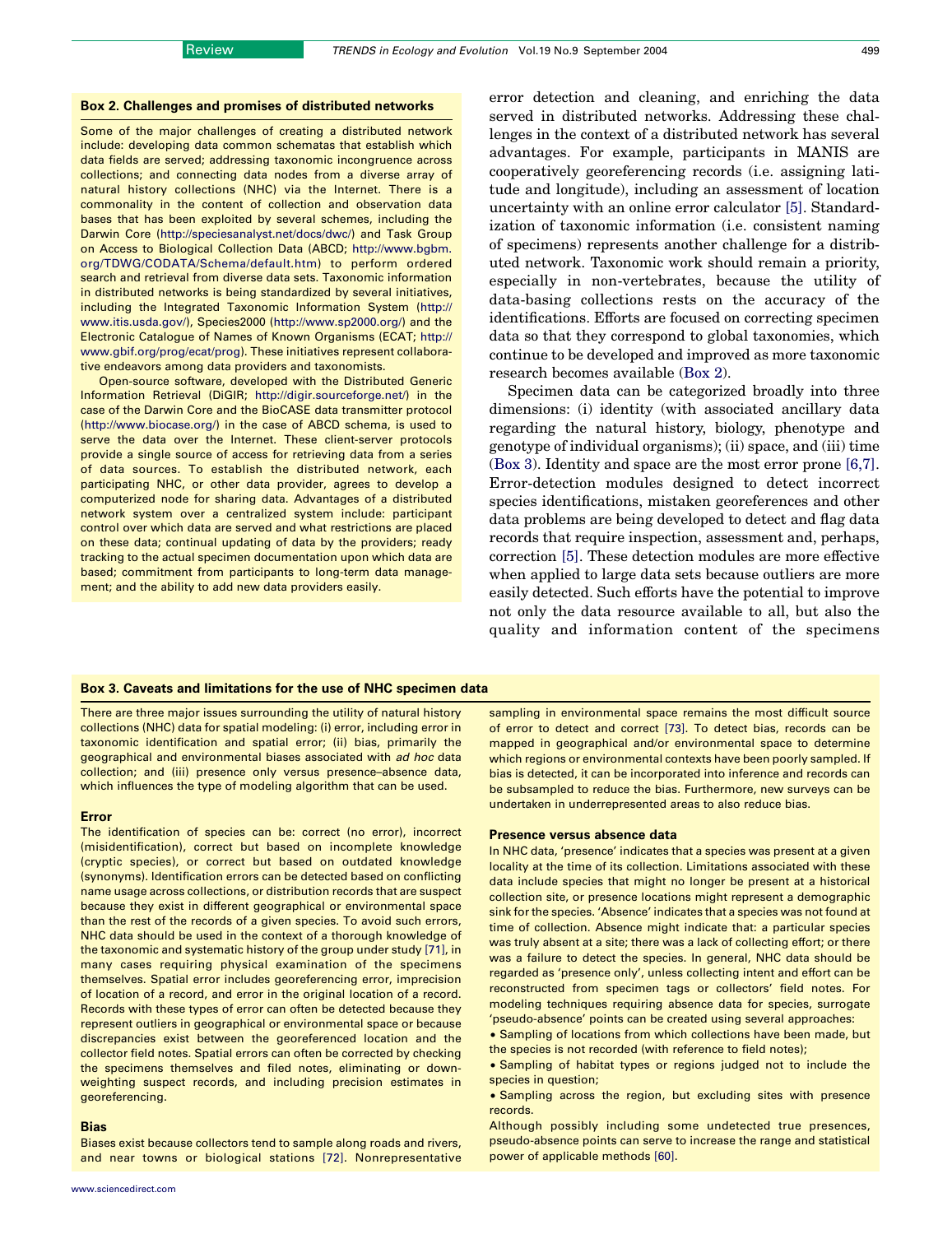themselves, a real and tangible benefit to participating NHC data providers.

# Applications of the spatial analysis of web-based NHC data

There are increasing and diverse applications of NHC data, but all require assessment of data accuracy. Moreover, the researcher must decide if the NHC data at hand are sufficient to conduct the study of interest or if it is necessary to conduct new appropriately designed surveys. In the case of conducting new surveys, analysis of existing information can provide distributional information that can facilitate new surveys [\[8\].](#page-5-0) That said, there are geographical regions and taxa where NHC data represent the only data available, with further surveys being impractical because of loss of habitat or logistic and political constraints.

# Ecological and evolutionary processes

Research integrating distribution records with phylogenetic hypotheses [\[9,10\]](#page-5-0) and ecological data [\[11,12\]](#page-5-0) has provided new insights into factors influencing patterns of the geography and evolution of species. This integration enhances our ability to ask fundamental questions, including: (i) how do current abiotic and biotic factors, together with biogeographical history, influence geographical limits of species and how do contributions of these factors vary with spatial scale [\[13,14\]?](#page-5-0) and (ii) can patterns of phenotypic or genetic variation be better understood by incorporating information about the environmental niche of the species and the geographical extent of this niche [\[15,16\]?](#page-5-0) Niche models, especially when combined with physiological and ecological data, can be used to address range limits by testing whether hypothetical ranges predicted using abiotic variables either coincide with the observed range limits or extend beyond the known range [\[17\].](#page-5-0) Coincidence with observed limits might indicate that broad-scale range limits are set by abiotic predictor variables (e.g. temperature, rainfall, seasonality and soils) used (or other correlated factors), whereas extension beyond the known range suggests either undersampling of true range, or range limitations resulting from other factors, such as competition (e.g. [\[11,18\]](#page-5-0)), local extinction (e.g. [\[19\]\)](#page-5-0), or barriers to dispersal (e.g. [\[20\]](#page-5-0)). For example, in a natural experiment, Anderson et al. [\[11\]](#page-5-0) used ecological niche modeling to demonstrate that the pocket mouse Heteromys australis was competitively excluding its sister species H. anomalus in areas of predicted sympatry. When H. australis was not present (probably for historical reasons), the distribution of H. anomalus extended to the limit predicted by the distribution model.

An approach to the second question is to combine environmental analyses of NHC distribution records with phylogenies to test whether either speciation or genetic variation is associated with, or independent of, divergence in the ecological niches [\[10,20,21\]](#page-5-0). Finally, insights into the effects of biogeographical history on patterns of diversity can come from predictions of the potential species range under various paleoclimates, particularly when such predictions are combined with analyses of

molecular phylogeography [\[21,22\]](#page-5-0). For example, Hugall et al. [\[22\]](#page-5-0) used distributional models of paleoclimate in the wet tropics of Australia to identify regions that have been climatically stable since the last glacial maximum. Each region of climatic stability corresponded to a discrete phylogeographical lineage of the snail Gnarosophia bellendenkerensis, providing a more mechanistic understanding of the observed patterns of molecular diversity.

## Conservation assessment and planning

NHC data contribute significantly to conservation efforts that are directed toward species of concern, prediction of the spread of invasive species, multi-species conservation prioritization schemes and predictions of biodiversity consequences of climate change. Niche-based predictions often include areas in which a species is currently not known to occur, these being potential targets for additional surveys [\[23,24\]](#page-5-0) or candidate sites for reintroduction programs (subject to constraints imposed by biotic interactions). Historical distributional data offer unique opportunities to track distributional changes in relation to threatening processes [\[2,25,26\]](#page-5-0) and thereby anticipate future impacts.

Using records from the native range, the environmental niche of an invasive species can be assessed and projected spatially to the newly occupied landscape to estimate potential range. The numerous successful applications of niche modeling in invasive species systems [\[27–29\]](#page-5-0) indicate that species in non-native distributional areas obey the same suites of 'rules' in relation to their environments as they do on their native areas. For example, the environmental niche of the aquatic plant Hydrilla verticillata, an aggressive invader, was estimated from NHC distribution data in its native range in Southeast Asia and projected to the invaded range within North America, where the model accurately predicted the regions of successful invasion [\[29\].](#page-6-0)

Increasingly, global conservation efforts have been broadening in focus from the management of individual species to the conservation of entire communities and ecosystems [\[30,31\].](#page-6-0) One common approach to addressing limitations of sparse data about the distribution of biodiversity is to use surrogate taxa that have dense information about distributions (e.g. birds or butterflies; [\[32\],](#page-6-0) but see [\[33\]](#page-6-0)). Spatial distribution models can be created for several species within a taxonomic group, and the resulting spatial representation of biodiversity can then serve as a basis for determining which areas to protect to optimize the conservation of biodiversity in a region [\[31,34\].](#page-6-0) This approach is more effective for identifying conservation areas than are methods using umbrella or flagship species to delineate conservation areas [\[35\].](#page-6-0) An alternative strategy is to model emergent properties of biodiversity, such as local richness or spatial turnover in community composition, directly from NHC data [\[8\].](#page-5-0)

Two major emerging applications using NHC data that inform future persistence of biodiversity in a region are: (i) detecting recent changes in geographical ranges associated with climate change [\[36,37\]](#page-6-0); and (ii) using niche modeling in conjunction with global future climate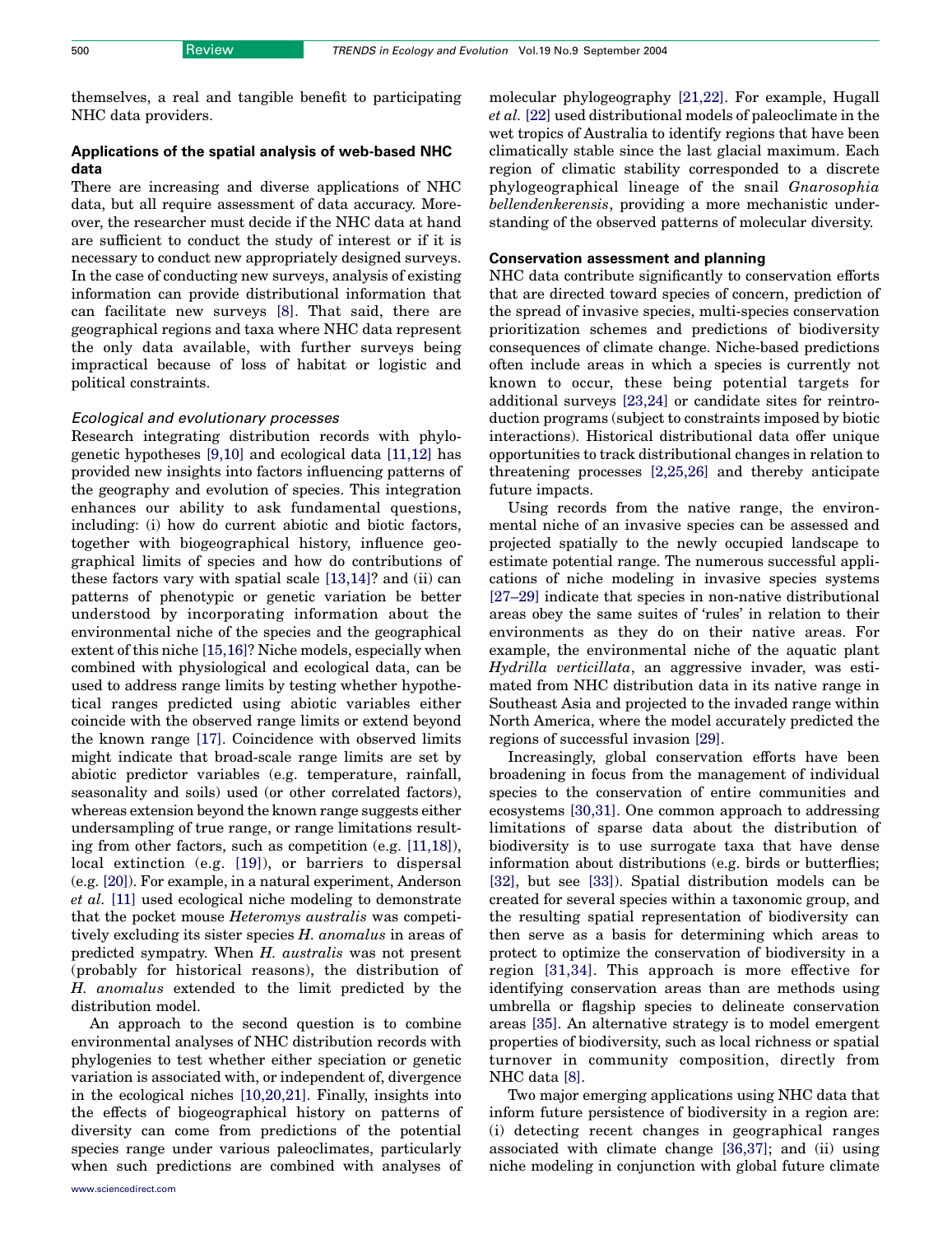scenarios to anticipate future changes in the distributions of species and patterns of species richness [\[38–41\]](#page-6-0). For the second application, available occurrence records are used to define the ecological niche, which is then projected onto predicted surfaces of future climate conditions, resulting in a before-and-after view of the potential geographical range of the species. Such predictions of the responses of species can be used to evaluate the suitability of existing protected areas [\[42\]](#page-6-0), evaluate potential modifications of existing conservation strategies to incorporate areas that are likely to be important in the future, or place monitoring systems in regions with strong predicted effects. The resulting predictions are sensitive to assumptions about dispersal potential (e.g. [\[43\]\)](#page-6-0) and minor differences among modeling methods under current conditions can be amplified in projections of future responses [\[44\]](#page-6-0). Furthermore, experimental evidence suggests that contributions of, and interactions among, current predictive variables can change in different climatic regimes [\[45\].](#page-6-0) These limitations and others [\[45,46\]](#page-6-0) emphasize the need to test the validity of such predictive models using experimental approaches and historical evidence.

## Agriculture and human health

Agricultural systems represent complex sets of interacting species, and yet very simple quantities (e.g. crop yields) can be informative response variables. Sánchez-Cordero and Martínez-Meyer used NHC records to model the distributions of 17 rodent species that are known to cause crop damage, and observed a relationship between inferred rodent species richness and estimates of damage for five out of seven crops in the 207 municipalities in the state of Veracruz, Mexico [\[47\].](#page-6-0) This pilot exploration suggests that NHC data for rodents, as well as for insect herbivores and pollinators, birds, and other taxa can help predict and plan agricultural strategies to maximize production [\[48\]](#page-6-0).

Human, livestock, and wildlife diseases have been modeled and forecasted using point locality information about species and remotely sensed data. Disease transmission systems frequently involve multiple species, including vectors and reservoirs, and their properties can be predicted from the distribution and ecology of the component species. For example, West Nile Virus, which is native to Europe, Asia and eastern Africa, recently invaded North America, with songbird populations acting as a principal reservoir and ornithophilous mosquitoes (e.g. Culex) as vectors [\[49\]](#page-6-0). Its rapid spread south and west across North America is somewhat unexpected based upon mosquito dispersal abilities alone. A recent study [\[50\]](#page-6-0) used NHC records of mosquitoes to determine patterns of vector suitability across the continent; simulations of spread combining these patterns with patterns of bird migration pointed to long-distance migratory birds as a crucial vector for the disease in North America.

## Future improvements and new directions

NHC data provide a valuable resource for ecologists, evolutionary biologist and conservationists and future data improvements and innovative research programs continue to extend the value of NHC data. Further improvements associated with NHC data include: increased participation by NHCs; methods to objectively plan future survey work; incorporation of collectors' field notes; and methodological research on the limits of distributional modeling with NHC data [\[51\].](#page-6-0) Perhaps one of the most exciting research directions for the use of NHC data is using them in conjunction with other types of data, including ecological, physiological and genetic data, to continue to address questions relating to the spatial patterns of diversity and some of the mechanisms underlying these patterns.

Given the frequent complementarity of geographical and taxonomic focus among NHCs [\[52\],](#page-6-0) an immediate benefit of connecting of NHC collections will be to increase the density and geographical coverage of available data. The increased geographical coverage of any given organism, a crucial result of connecting NHC collections, will promote more rational decision making regarding species that span jurisdictional borders and will enhance repatriation of data from NHCs in developed nations to developing nations [\[7\].](#page-5-0)

Even with full and effective integration of NHC collections, it remains clear that the ranges of relatively few species will be known thoroughly and that most species will be poorly sampled [\[53\].](#page-6-0) Therefore, it is vital that ongoing effort is devoted to expanding NHC collections through strategic sampling in previously unsurveyed areas. Museum data can be used to identify gaps in the environmental and geographical coverage of existing collections, thereby providing an objective basis for directing future collection effort [\[8,23,24\]](#page-5-0). For example, Raxworthy et al. [\[23\]](#page-5-0) surveyed intersecting areas of overprediction for chameleons in Madagascar (effectively, areas meeting the niche requirements of key genera but not known to hold representatives of those genera) and discovered seven chameleon species that were new to science. A recent multi-species application was built around a new analytical technique: generalized dissimilarity modeling (GDM, [\[8,31\]](#page-5-0)), which models the spatial pattern in turnover of species in both environmental and geographical space. GDM can be used to predict the probable dissimilarity in species composition between any two localities within a region, using only the geographical and environmental properties of these localities. In turn, such predictions can provide a basis for identifying new survey or collection localities that will best complement those already sampled [\[8,31\]](#page-5-0), and will maximize the probability of discovering new species in the region of interest. This general strategy can be applied iteratively, using data acquired in new surveys to refine the underlying model of spatial pattern in biodiversity, thereby providing an improved basis for designing any subsequent surveys.

Data-basing of collectors' field notes will contribute significantly to the detection and correction of errors, improve the interpretation of data, add significant new information (habitats, local conditions, etc.) about the time of collection and, together with increased density of specimen data, enhance the use of NHC evidence to detect changes in historical versus current properties of the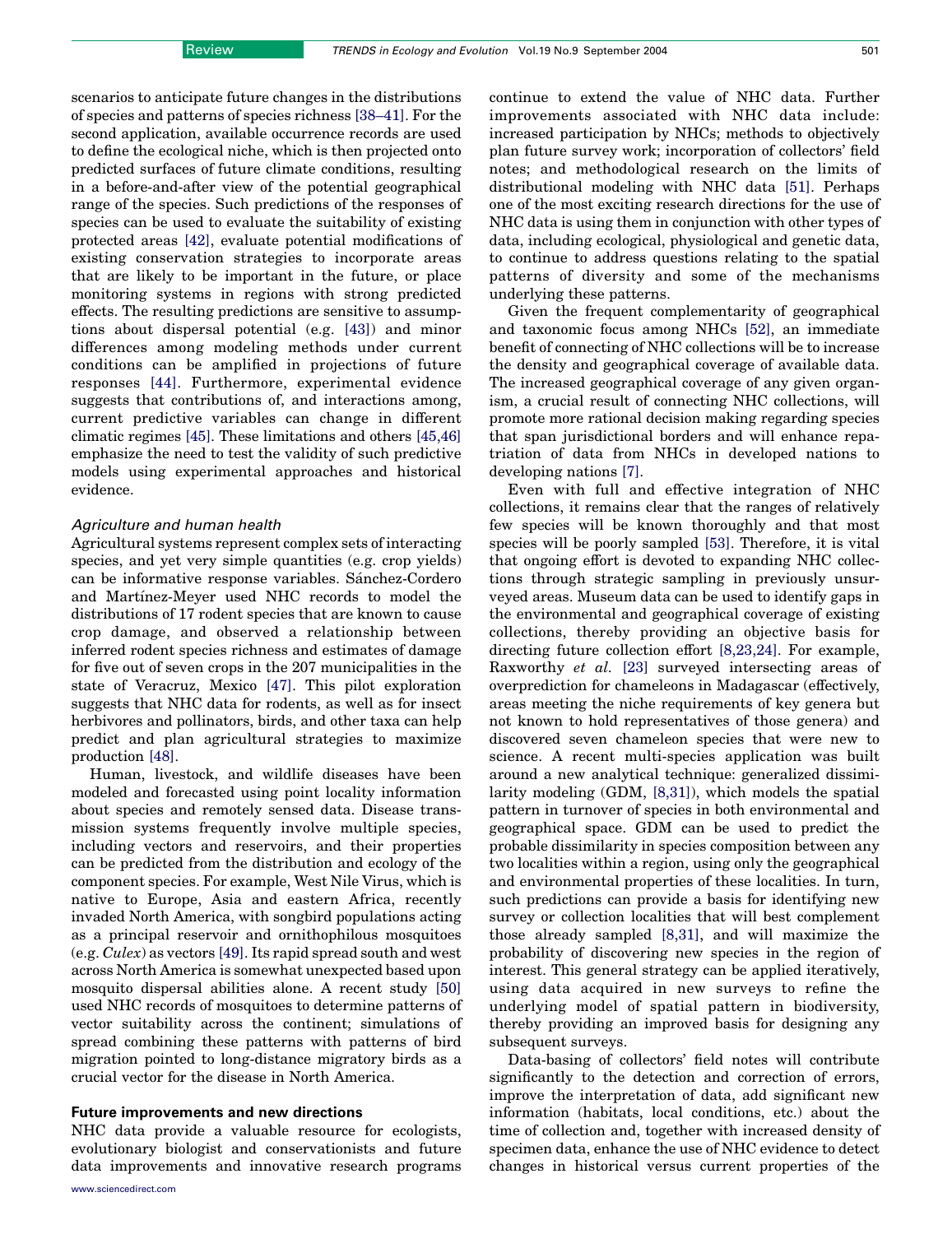<span id="page-5-0"></span>distributions of species. Finally, given that NHC data represent significant and important sources of information for many regions of the world, a continued emphasis on methodological research is needed to evaluate the influence of the uncertainty and bias, which are inherent to NHC data.

Linking specimens (including the expanding NHC tissue banks) to genomic data is important to overcome taxonomic errors that are common in existing genomic data bases [\[54\],](#page-6-0) to broaden the scope of genomic data available (e.g. including microsatellite and single nucleotide polymorphism profiles as well as DNA sequences), and to improve the interface between biodiversity analysis and comparative genomics. In a similar vein, the connection between studies of physiology, species interactions and natural history on the one hand, and statistical modeling on the other, is crucial to the proper and productive use of NHC evidence. For example, Thomas et al. [\[41\]](#page-6-0) assumed range shifts of species in response to climate change can be predicted based on deriving the environmental parameters of where a given species currently exists and projecting these onto future climate surfaces. Although this approach can generate hypotheses about how species ranges will shift with climate change, it ignores ecological interactions, dispersal limitation and the plasticity of physiological limits [17,55]. Mechanistic studies investigating these factors are essential if we are to infer factors that limit species distribution (i.e. the relative contributions of biotic and abiotic factors). Ideally, extrapolations to novel situations, such as climate change, should be based on a mechanistic understanding of the processes involved, rather than only on a descriptive understanding of the niche [17,45,56].

## Summary

We see a rich promise for novel research and conservation results based on NHC data. Future research should extend the utility of NHC data by further developing methods and statistics to use the data themselves, and for integrating NHC data into other research programs, such as those related to biogeography, ecology and evolution. Such transdisciplinary approaches will continue to provide novel insights into how current and historical environmental, geographical and ecological factors have influenced the distribution of biodiversity and how best to conserve this diversity in the face of rapid anthropogenic change.

#### Acknowledgements

This work was conducted as part of the 'Testing alternative methodologies for modeling species' ecological niches and predicting geographic distributions' Working Group supported by the National Center for Ecological Analysis and Synthesis, a Center funded by NSF (Grant #DEB-0072909), the University of California and the Santa Barbara campus. Members include: Thomas Edwards, Jane Elith, Antoine Guisan, Chrissy Howell, Bette Loiselle, William Michener, Miguel Nakamura, Jake Overton, Karen Richarson, Ricardo Scachetti Pereira, Jorge Soberon Mainero, Stephen Williams and Mary Wisz. We also thank Robert Hijmans, Brad Shaffer, Antoine Guisan, Stephen Baines and an anonymous reviewer for providing constructive comments about the article.

#### **References**

- 1 Krishtalka, L. and Humphrey, P.S. (2000) Can natural history museums capture the future? Bioscience 50, 611–617
- 2 Ponder, W.F. et al. (2001) Evaluation of museum collection data for the use in biodiversity assessment. Conserv. Biol. 15, 648–657
- 3 Suarez, A.V. and Tsutsui, N.D. (2004) The value of museum collections for research and society. Bioscience 54, 66–74
- 4 Duckworth, W.D. et al. (1993) Preserving Natural Science Collections: Chronicle of our Environmental Heritage, National Institute for the Conservation of Cultural Property
- 5 Wieczorek, J. et al. The point-radius method for georeferencing point localities and calculating associated uncertainty. Int. J. Geo. Inf. Sci.  $(in$  press $)$
- 6 Chapman, A.D. (1999) Quality control and validation of point-sourced environmental resource data. In Spatial Occurrence Assessment: Land Information Uncertainty in Natural Resources (Lowell, K. ed), pp. 409–418, Ann Arbor Press
- 7 Soberón, J. et al. (2002) Issues of quality control in large, mixed-origin entomological databases. In Towards a Global Biodiversity Information Infrastructure (Saarenmaa, H. and Nielsen, E.S. eds), pp. 13–22, European Environment Agency
- 8 Ferrier, S. et al. (2002) Extended statistical approaches to modelling spatial pattern in biodiversity in northeast New South Wales. II. Community-level modelling. Biodiv. Conserv. 11, 2309–2338
- 9 Barraclough, T.G. et al. (1998) Revealing the factors that promote speciation. Philos. Trans. R. Soc. Lond. Ser. B 353, 241–249
- 10 Graham, C.H. et al. Integrating phylogenetics and environmental niche models to explore speciation mechanisms in dendrobatid frogs. Evolution (in press)
- 11 Anderson, R.P. et al. (2002) Using niche-based GIS modeling to test geographic predictions of competitive exclusion and competitive release in South American pocket mice. Oikos 98, 3–16
- 12 Johnson, N.K. and Cicero, C. (2002) The role of ecologic diversification in sibling speciation of Empidonax flycatchers (Tyrannidae): multigene evidence from mtDNA. Mol. Ecol. 11, 2065–2081
- 13 Kirkpatrick, M. and Barton, N.H. (1997) Evolution of species ranges. Am. Nat. 150, 1–23
- 14 Case, T.J. and Taper, M.L. (2000) Interspecific competition, environmental gradients, gene flow, and the coevolution of species' borders. Am. Nat. 155, 583–605
- 15 Schluter, D. (2001) Ecology and the origin of species. Trends Ecol. Evol. 16, 372–380
- 16 Turelli, M. et al. (2000) Theory and speciation. Trends Ecol. Evol. 16, 330–343
- 17 Kerney, M. and Porter, W.P. Calculating and mapping the fundamental niche: physiology, climate and the distribution of nocturnal lizards across Australia. Ecology (in press)
- 18 Leathwick, J.R. and Austin, M.P. (2001) Competitive interactions between tree species in New Zealand's old-growth indigenous forests. Ecology 82, 2560–2573
- 19 Leathwick, J.R. et al. (1998) Environmental correlates of tree alphadiversity in New Zealand primary forests. Ecography 21, 235–246
- 20 Peterson, A.T. et al. (1999) Conservation of ecological niches in evolutionary time. Science 285, 1265–1267
- 21 Rice, A. et al. (2002) Ecological niche differentiation in the Aphelocoma jays: a phylogenetic perspective. Biol. J. Linn. Soc. 80, 369–383
- 22 Hugall, A. et al. (2002) Reconciling paleodistribution models and comparative phylogeography in the Wet Tropics rainforest land snail Gnarosophia bellendenkerensis (Brazier 1875). Proc. Natl. Acad. Sci. U. S. A. 99, 6112–6117
- 23 Raxworthy, C.J. et al. (2003) Predicting distributions of known and unknown reptile species in Madagascar. Nature 426, 837–841
- 24 Funk, V.A. and Richarson, K.S. (2002) Systematic data in biodiversity studies: use it or lose it. Syst. Biol. 51, 303–316
- 25 Shaffer, P. et al. (1998) The role of natural history collections in documenting species declines. Trends Ecol. Evol. 13, 27–30
- 26 Drost, C.A. and Fellers, G.M. (1996) Collapse of a regional frog fauna in Yosemite area of the California Sierra Nevada USA. Conserv. Biol. 10, 414–425
- 27 Scott, J.K. and Panetta, F.D. (1993) Predicting the Australian weed status of southern African plants. J. Biogeogr. 20, 87–93
- 28 Zalba, S.M. et al. (2000) Using a habitat model to assess the risk of invasion by an exotic plant. Biol. Conserv. 93, 203–208